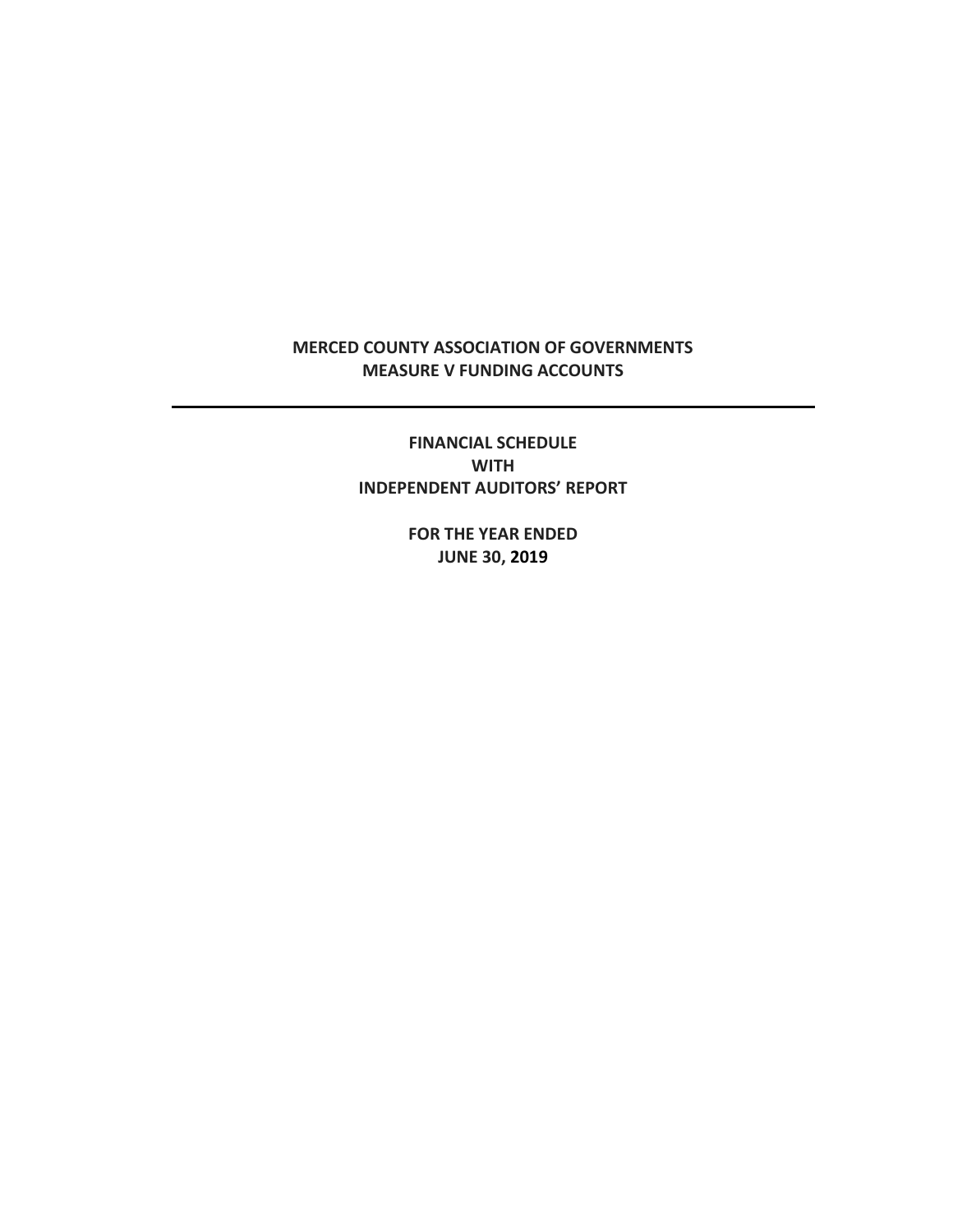# **TABLE OF CONTENTS**

|                                                                                                                                                                                                                                                                | -1             |
|----------------------------------------------------------------------------------------------------------------------------------------------------------------------------------------------------------------------------------------------------------------|----------------|
| <b>Financial Schedule:</b>                                                                                                                                                                                                                                     |                |
|                                                                                                                                                                                                                                                                |                |
|                                                                                                                                                                                                                                                                | $\overline{a}$ |
| <b>Supplementary Information:</b>                                                                                                                                                                                                                              |                |
| Expenditures by Funding Category as a Percentage                                                                                                                                                                                                               | 9              |
|                                                                                                                                                                                                                                                                | 10             |
|                                                                                                                                                                                                                                                                | 11             |
| Independent Auditors' Report on Internal Control Over Financial<br>Reporting and on Compliance and Other Matters Based on an<br>Audit of the Financial Schedule Performed in Accordance With<br>Government Auditing Standards and The Rules and Regulations of | 12             |
|                                                                                                                                                                                                                                                                |                |

# Page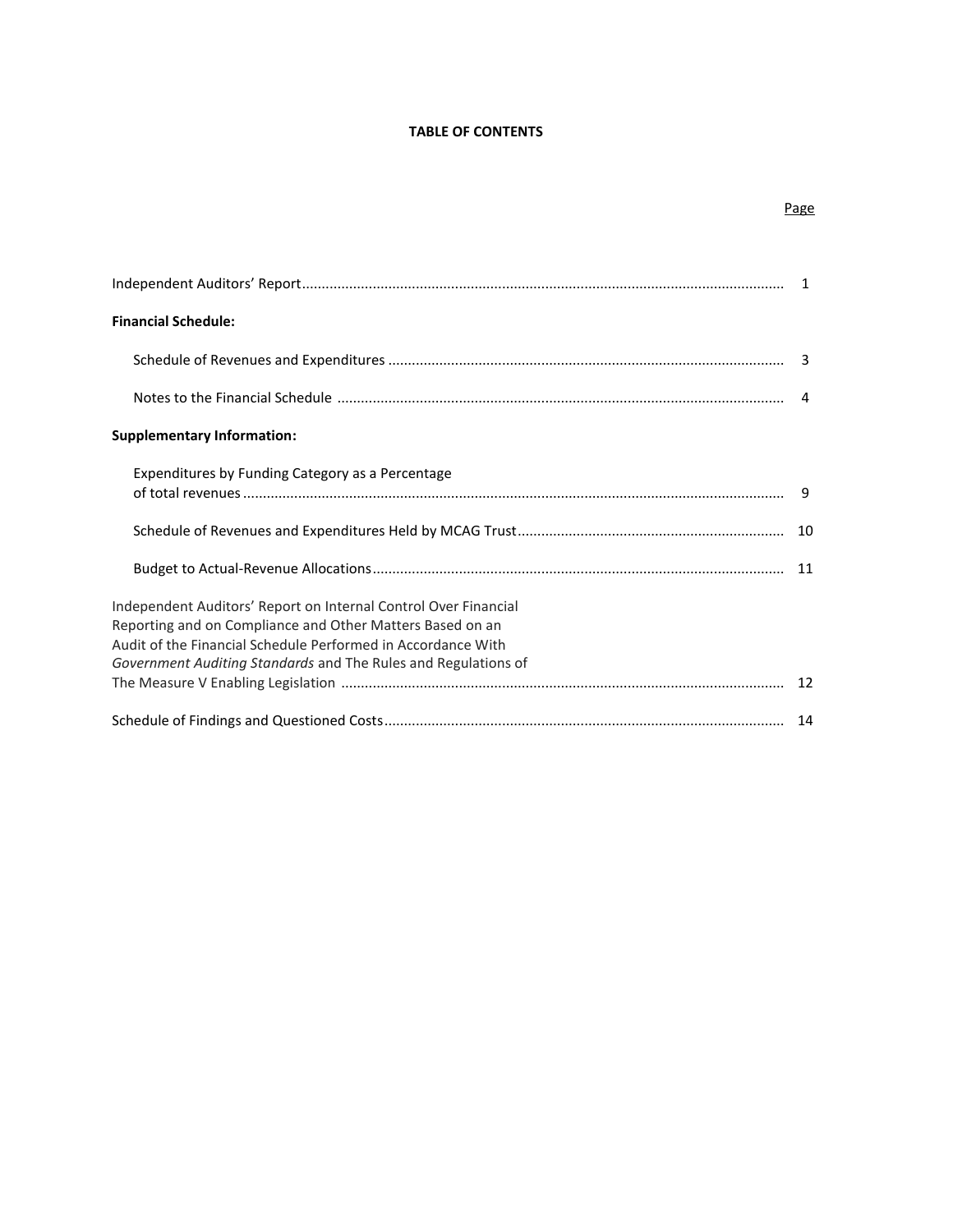

#### **INDEPENDENT AUDITORS' REPORT**

To the Citizens Oversight Committee Merced County Association of Governments

#### **Report on the Schedule of Revenues and Expenditures**

We have audited the accompanying schedule of revenues and expenditures of the Measure V Funding Accounts (Financial Schedule) of the Merced County Association of Governments (the Association), as of and for the year ended June 30, 2019, and the related notes to the Financial Schedule.

#### **Management's Responsibility for the Financial Schedule**

Management is responsible for the preparation and fair presentation of the Financial Schedule in accordance with accounting principles generally accepted in the United States of America**;** this includes the design, implementation, and maintenance of internal control relevant to the preparation and fair presentation of the Financial Schedule that is free from material misstatement, whether due to fraud or error.

#### **Auditors' Responsibility**

Our responsibility is to express an opinion on the Financial Schedule based on our audit. We conducted our audit in accordance with auditing standards generally accepted in the United States of America and the standards applicable to financial audits contained in *Government Auditing Standards*, issued by the Comptroller General of the United States. Those standards require that we plan and perform the audit to obtain reasonable assurance about whether the Financial Schedule is free from material misstatement.

An audit involves performing procedures to obtain audit evidence about the amounts and disclosures in the Financial Schedule. The procedures selected depend on the auditor's judgment, including the assessment of the risks of material misstatement of the Financial Schedule, whether due to fraud or error. In making those risk assessments, the auditor considers internal control relevant to the Association's preparation and fair presentation of the Financial Schedule in order to design audit procedures that are appropriate in the circumstances, but not for the purpose of expressing an opinion on the effectiveness of the Association's internal control as it relates to the Measure V Fund Funding Accounts. Accordingly, we express no such opinion. An audit also includes evaluating the appropriateness of accounting policies used and the reasonableness of significant accounting estimates made by management, as well as evaluating the overall presentation of the Financial Schedule.

We believe that the audit evidence we have obtained is sufficient and appropriate to provide a basis for our audit opinion.

#### **Opinion**

In our opinion, the Financial Schedule referred to above presents fairly, in all material respects, the revenues and expenditures of the Measure V Funding Accounts, for the year ended June 30, 2019, in accordance with accounting principles generally accepted in the United States of America.

**7473 N. INGRAM AVE., SUITE 102** ⬧ **FRESNO, CA 93711**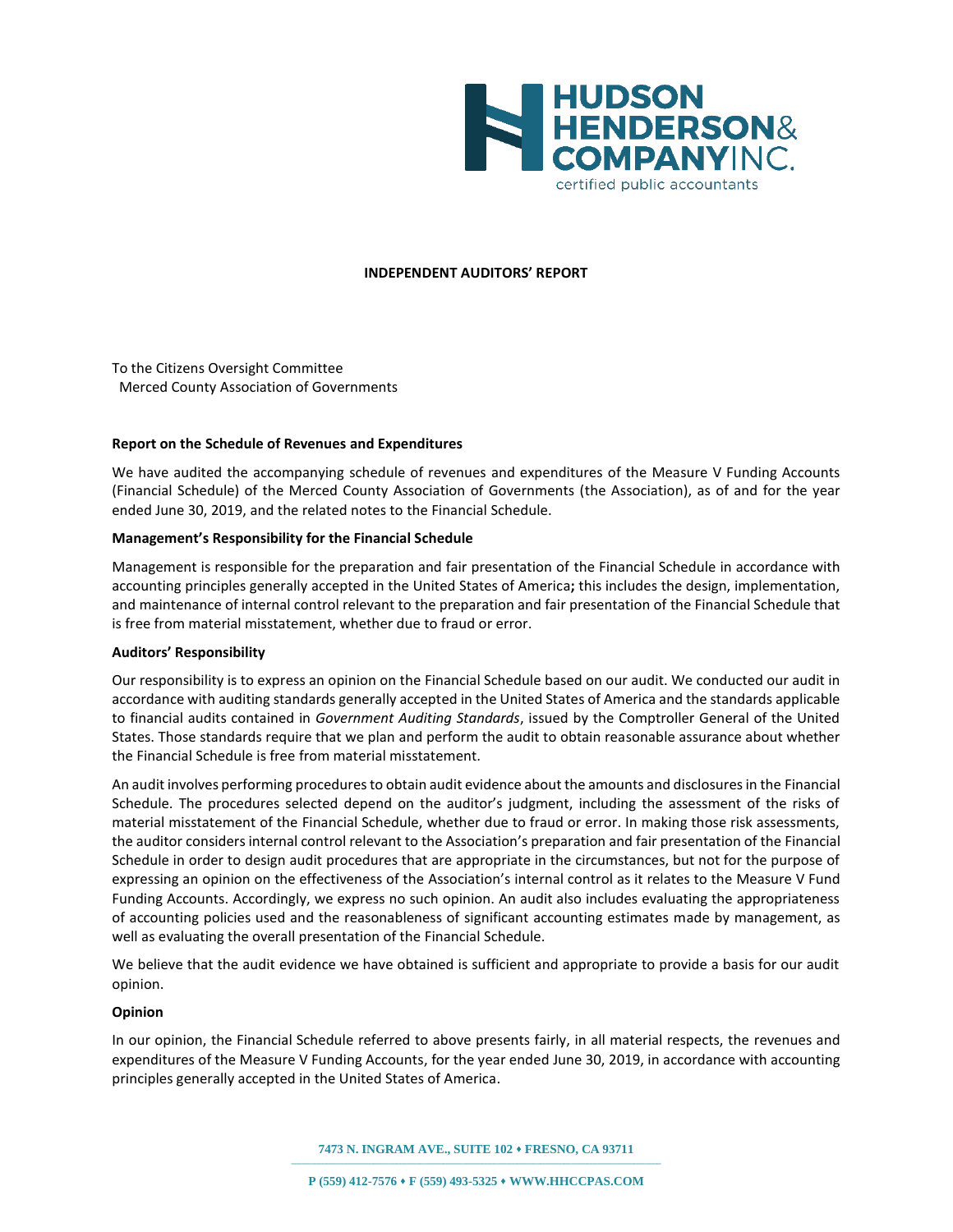## **Other Matters**

## *Supplementary Information*

Our audit was conducted for the purpose of forming an opinion on the Financial Schedule. The supplementary information as presented in the table of contents is presented for purposes of additional analysis. The supplementary information is the responsibility of management and was derived from and relates directly to the underlying accounting and other records used to prepare the Financial Schedule. Such information has been subjected to the auditing procedures applied in the audit of the Financial Schedule and certain additional procedures, including comparing and reconciling such information directly to the underlying accounting and other records used to prepare the Financial Schedule and other additional procedures in accordance with auditing standards generally accepted in the United States of America. In our opinion, the supplementary information is fairly stated, in all material respects, in relation to the Financial Schedule as a whole.

## **Other Reporting Required by** *Government Auditing Standards*

In accordance with *Government Auditing Standards*, we have also issued our report dated December 20, 2019, on our consideration of the Association's internal control over financial reporting as it relates to the Measure V Fund and our test of its compliance with certain provisions of laws, regulations, contracts, and grant agreements and other matters. The purpose of that report is to describe the scope of our testing of internal control over financial reporting and compliance and the results of that testing, and not to provide an opinion on internal control over financial reporting or on compliance. That report is an integral part of an audit performed in accordance with *Government Auditing Standards* in considering the Association's internal control over financial reporting and compliance.

HUDSON HENDERSON & COMPANY, INC.

Hudson Handerson 6 Campany, Inc.

Fresno, California December 20, 2019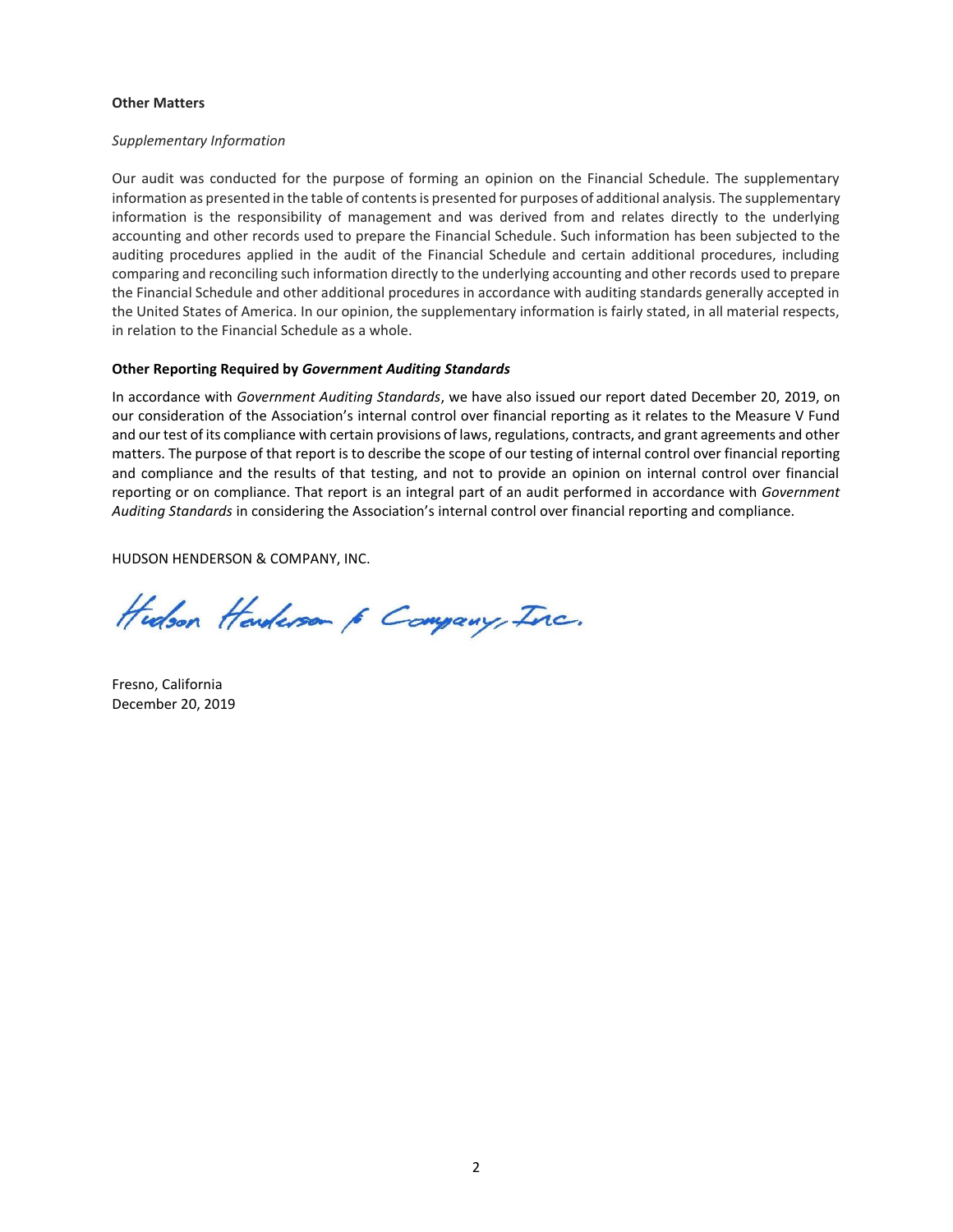# **MERCED COUNTY ASSOCIATION OF GOVERNMENTS MEASURE V FUNDING ACCOUNTS SCHEDULE OF REVENUES AND EXPENDITURES FOR THE YEAR ENDED JUNE 30, 2019**

|                                                                            |                    |                      |                    |                       | FOR THE YEAR ENDED JUNE 30, 2019 |                          |                     |                          |                      |                      |                          |                                        |
|----------------------------------------------------------------------------|--------------------|----------------------|--------------------|-----------------------|----------------------------------|--------------------------|---------------------|--------------------------|----------------------|----------------------|--------------------------|----------------------------------------|
|                                                                            | City of<br>Atwater | City of<br>Dos Palos | City of<br>Gustine | City of<br>Livingston | City of<br>Los Banos             | City of<br>Merced        | County of<br>Merced | Transit                  | Regional<br>Eastside | Regional<br>Westside | Administration           | Total Measure V<br>Funding<br>Accounts |
| <b>REVENUES</b>                                                            |                    |                      |                    |                       |                                  |                          |                     |                          |                      |                      |                          |                                        |
| Local projects                                                             | 640,415<br>Ś       | 226,729<br>\$        | 281,280<br>\$      | 357,091<br>\$         | \$<br>823,266                    | \$1,673,164              | \$3,995,874         | \$                       | Ś                    | Ś                    | Ś.<br>$\sim$             | 7,997,819                              |
| Local projects-alt modes*                                                  | 160,104            | 56,682               | 56,881             | 89,273                | 205,817                          | 418,291                  | 998,969             |                          |                      |                      |                          | 1,986,017                              |
| Regional Eastside                                                          |                    |                      |                    |                       |                                  |                          |                     |                          | 5,362,243            |                      |                          | 5,362,243                              |
| Regional Westside                                                          |                    |                      |                    |                       |                                  |                          |                     |                          | $\sim$               | 3,376,227            |                          | 3,376,227                              |
| Transit                                                                    |                    |                      |                    |                       |                                  |                          |                     | 993,008                  |                      |                      |                          | 993,008                                |
| Administration                                                             |                    | $\sim$               | $\sim$             | $\sim$                |                                  | $\overline{\phantom{a}}$ | $\sim$              | $\sim$                   | ٠                    | $\sim$               | 198,602                  | 198,602                                |
| Total revenues                                                             | 800,519            | 283,411              | 338,161            | 446,364               | 1,029,083                        | 2,091,455                | 4,994,843           | 993,008                  | 5,362,243            | 3,376,227            | 198,602                  | 19,913,916                             |
| <b>EXPENDITURES</b>                                                        |                    |                      |                    |                       |                                  |                          |                     |                          |                      |                      |                          |                                        |
| Local projects                                                             | 20,653             | 13,778               | $\sim$             | 104,372               | 44,262                           | 812,698                  | 2,519,976           |                          |                      |                      |                          | 3,515,739                              |
| Local projects-alt modes*                                                  | 77,427             | 93,649               | 84,324             | 11,259                | 41,138                           | 379,053                  | 3,440               |                          |                      |                      |                          | 690,290                                |
| Regional Eastside                                                          |                    |                      |                    |                       |                                  |                          | $\sim$              | $\overline{\phantom{a}}$ | 38,525               |                      | $\sim$                   | 38,525                                 |
| Regional Westside                                                          |                    |                      |                    |                       |                                  |                          |                     |                          |                      | 1,593,125            | $\sim$                   | 1,593,125                              |
| Transit                                                                    |                    |                      |                    |                       |                                  |                          |                     | 132,494                  |                      |                      | ٠                        | 132,494                                |
| Administration                                                             |                    |                      |                    |                       |                                  |                          |                     |                          |                      |                      | 195,322                  | 195,322                                |
| Total expenditures                                                         | 98,080             | 107,427              | 84,324             | 115,631               | 85,400                           | 1,191,751                | 2,523,416           | 132,494                  | 38,525               | 1,593,125            | 195,322                  | 6,165,495                              |
| Excess of revenues over expenditures<br>before other income (expenditures) | 702,439            | 175,984              | 253,837            | 330,733               | 943,683                          | 899,704                  | 2,471,427           | 860,514                  | 5,323,718            | 1,783,102            | 3,280                    | 13,748,421                             |
|                                                                            |                    |                      |                    |                       |                                  |                          |                     |                          |                      |                      |                          |                                        |
| OTHER INCOME (EXPENDITURES)                                                |                    |                      |                    |                       |                                  |                          |                     |                          |                      |                      |                          |                                        |
| Investment earnings                                                        | 6,075              |                      |                    | 2,691                 | 28,037                           | 52,194                   |                     | $\sim$                   | 75,880               | 47,776               | $\sim$                   | 212,653                                |
| Total other income (expenditures)                                          | 6,075              |                      |                    | 2,691                 | 28,037                           | 52,194                   |                     | $\overline{\phantom{a}}$ | 75,880               | 47,776               | $\overline{\phantom{a}}$ | 212,653                                |
| Excess of revenues over expenditures                                       | 708,514<br>-\$     | 175,984<br>- Ş       | 253,837<br>S.      | 333,424<br>-\$        | 971,720<br>\$.                   | 951,898<br>S.            | \$2,471,427         | 860,514<br>S.            | \$5,399,598          | \$1,830,878          | 3,280<br>-S              | \$13,961,074                           |
|                                                                            |                    |                      |                    |                       |                                  |                          |                     |                          |                      |                      |                          |                                        |

\*Alternative Modes Projects

The accompanying notes are an integral part of the schedule of revenues and expenditures.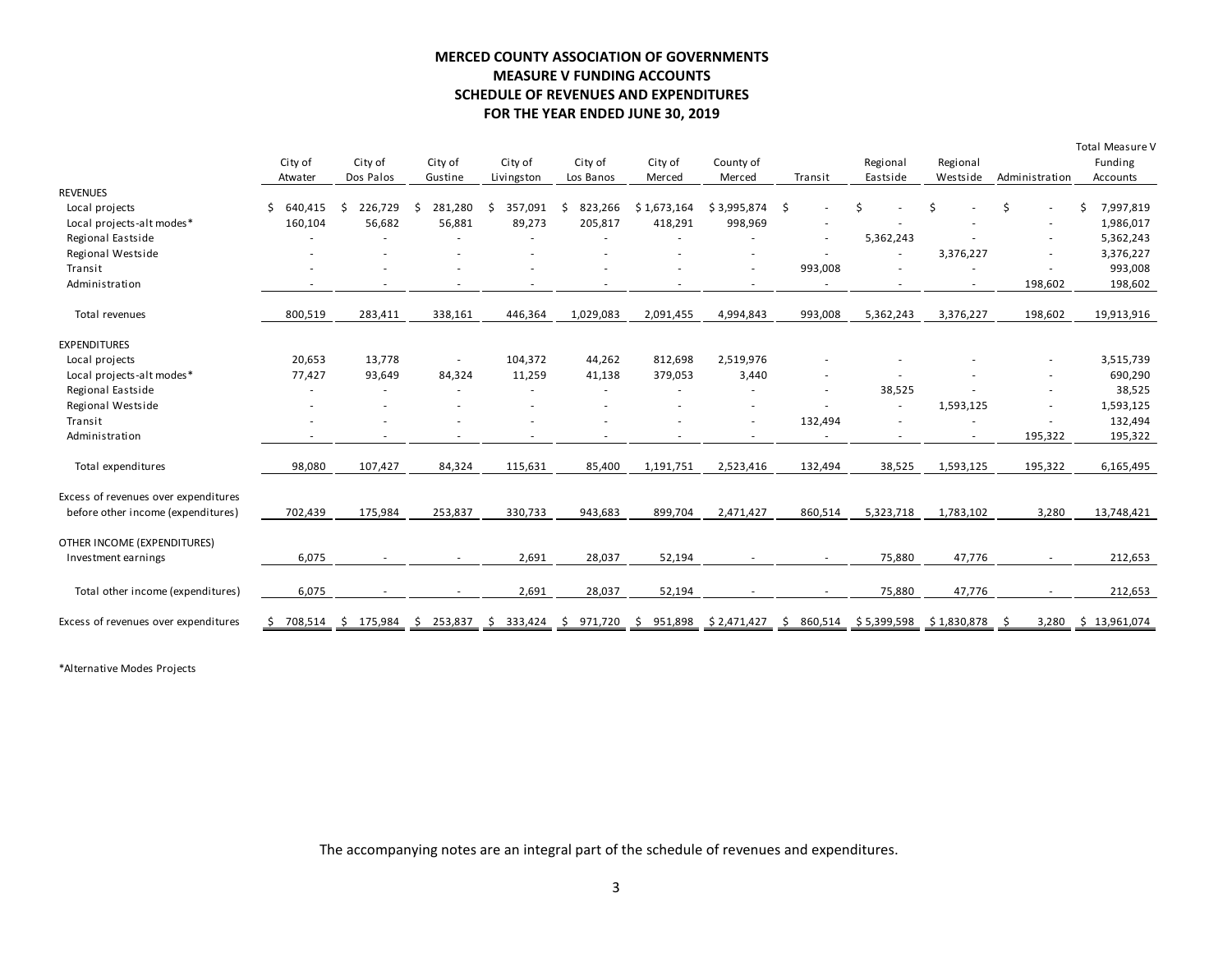#### **NOTE 1 - SUMMARY OF SIGNIFICANT ACCOUNTING INFORMATION**

## **Financial Reporting Entity**

Formed through a Joint Powers Agreement signed by member jurisdictions in 1967, the Merced County Association of Governments (the Association) serves as the Metropolitan Planning Organization, Regional Transportation Planning Agency and Local Transportation Authority for Merced County. The Association is comprised of sevenmember agencies including six cities (Atwater, Dos Palos, Gustine, Livingston, Los Banos, and Merced) and the County of Merced. The Association's Governing Board includes a supervisor from each of the five county districts and an elected official from each of the cities. In addition to transportation planning, the Association also administers the Transit Joint Powers Authority for Merced County, Merced County Regional Waste Management Authority, and Yosemite Area Regional Transportation System. For more information, visit the Association's website at http://mcagov.org/.

The association is also responsible for the administration of Measure V, a 30-year life, ½ cent transportation sales tax passed by Merced County voters in November 2016. The measure went into effect April 1, 2017. Per the voter approved Measure V Expenditure Plan, 50% of the new revenue has been allocated directly to the local jurisdictions within Merced County, 44% to regional projects on the east and west sides of the county, and 5% to transit uses. The Association receives 1% of the revenue for administration and implementation activities. Additional information about Measure V can be found at https://www.measurev-mcag.com/.

The Association's governing board is comprised of a 14-member Citizen's Oversight Committee appointed by the Association's Board to review expenditures and payments through Measure V. The Committee consists of one member from each Agency receiving Measure V Funding and representatives from the following areas; Agriculture Industry, Audit, Finance or Budget Professional, Bike/Pedestrian or Transit Representative, Building Industry, Environment Advocacy Group, Ethnic Community Group, and a Major Private Sector Employer.

# **Measure V Information**

In November 2016, the County voters approved a ballot measure authorizing the Association. The  $\frac{1}{2}$  cent sales tax will expire on October 31, 2046.

## Funding Recipients

City of Atwater City of Dos Palos City of Gustine City of Livingston City of Los Banos City of Merced County of Merced Transit (Transit Joint Powers Authority of Merced County) Regional Westside (part of the Association) Regional Eastside (part of the Association) Admin (part of the Association)

The sales tax revenues received by the Association under Measure V, after deducting certain administrative costs, are to be spent for programs set forth in the Measure V Expenditure Plan and approved by the Association. All revenues, including interest and other revenues, not designated by Measure V for a specific purpose are to be spent on capital projects for other government agencies. The Expenditure Plan will be updated every two years to adjust the projection of sales tax receipts.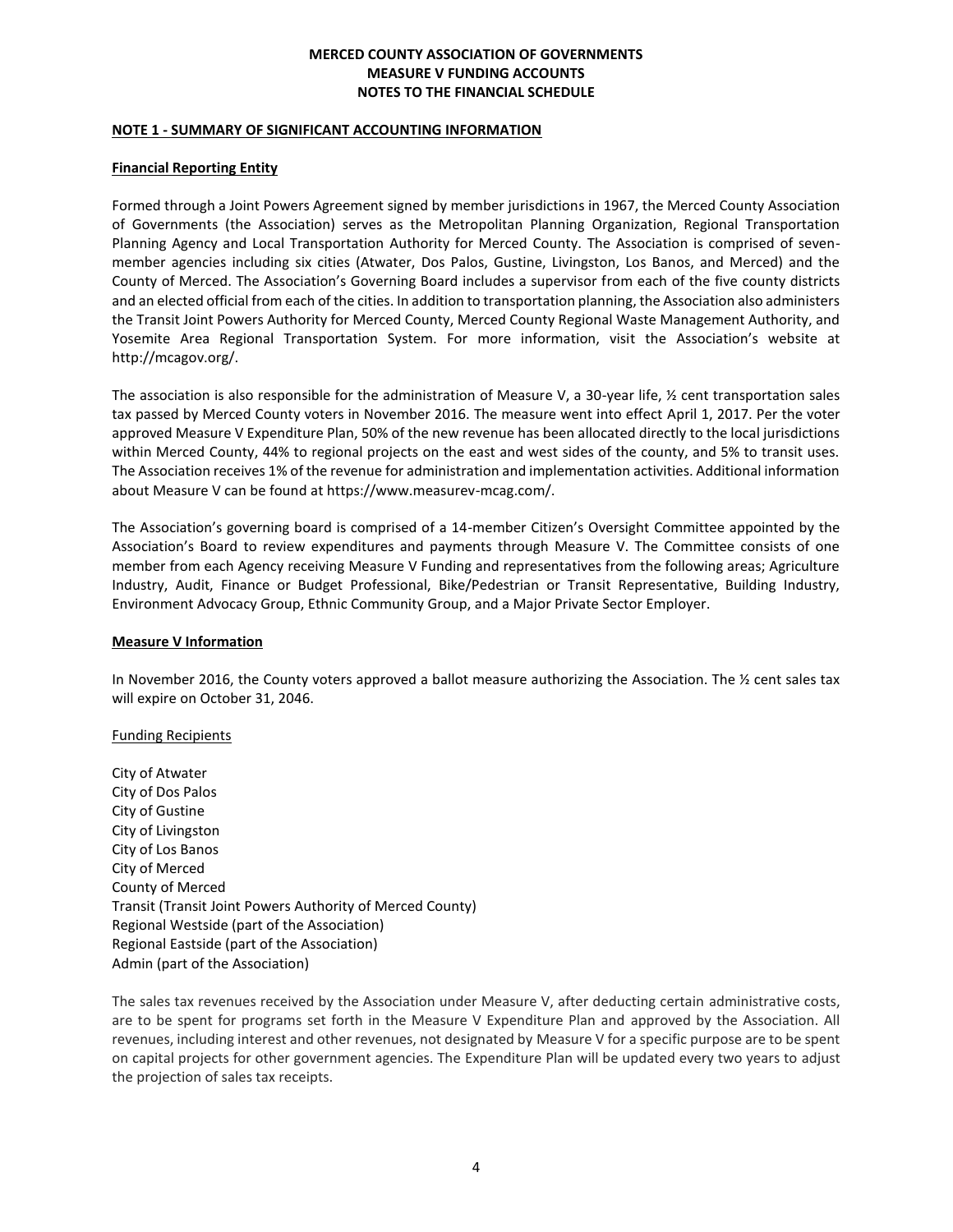## **NOTE 1 - SUMMARY OF SIGNIFICANT ACCOUNTING INFORMATION (continued):**

## **Measure V Information (continued):**

The primary elements of the 2016 Measure V Programs consist of the following:

- Regional Projects
	- $\circ$  44% of the Transportation Measure funds are allocated to Regional Projects which are established in the adopted Regional Transportation Plan (RTP) approved by the MCAG Governing Board. 27% must be spent on projects east of the San Joaquin River, and 17% must be spent on projects west of the San Joaquin River. The projects within the RTP were selected through a process that evaluated safety, performance measures and cost effectiveness.
	- o The RTP is updated every four years with 25 years of transportation projects. Regional Projects provide for the movement of goods, services, and people throughout Merced County and benefit multiple jurisdictions.
	- o Examples of Regional Projects include but are not limited to:
		- 1. Improving highway and freeways
		- 2. Adding lanes to projects on the Regional Road System
		- 3. Improvements on the Regional Transportation System
		- 4. Passenger Rail
		- 5. Bus Rapid Transit
		- 6. Regional bikeways and trails
		- 7. Improvements to Regional Airports
		- 8. Transportation Demand Management benefitting more than one jurisdiction, such as vanpools and ridesharing
	- o Funds can be used for all phases of project development and implementation. In some cases, other sources of funding will also be used for these projects, for example State Transportation Improvement Program (STIP) funds.
- Local Projects
	- o 50% of the Transportation Measure funds are allocated to Local Projects to address the diverse needs of the cities and the County. The Local Projects funding category provides each of the member agencies with the flexibility to develop a priority list of local projects.
	- $\circ$  This category will allow funding for projects ranging from pot-hole repair and road rehabilitation to sidewalks and safe routes to schools to freeway interchange improvements.
	- o Potential uses include but are not limited to:
		- 1. Pothole repair
		- 2. Repaving streets
		- 3. Bridge repair or replacement
		- 4. Traffic signals
		- 5. Add additional lanes to existing streets and roads
		- 6. Improve sidewalks
		- 7. Bicycle or pedestrian facilities
		- 8. Separate street traffic from rail traffic
- Alternative Modes Projects
	- o At least 20 percent (20%) of the Local Projects funds each jurisdiction receives must be used for Alternative Modes projects. This sub-category is intended to fund projects that provide transportation alternatives including bicycle, pedestrian, passenger rail, or other modes of transportation that reduce single-occupant vehicle use.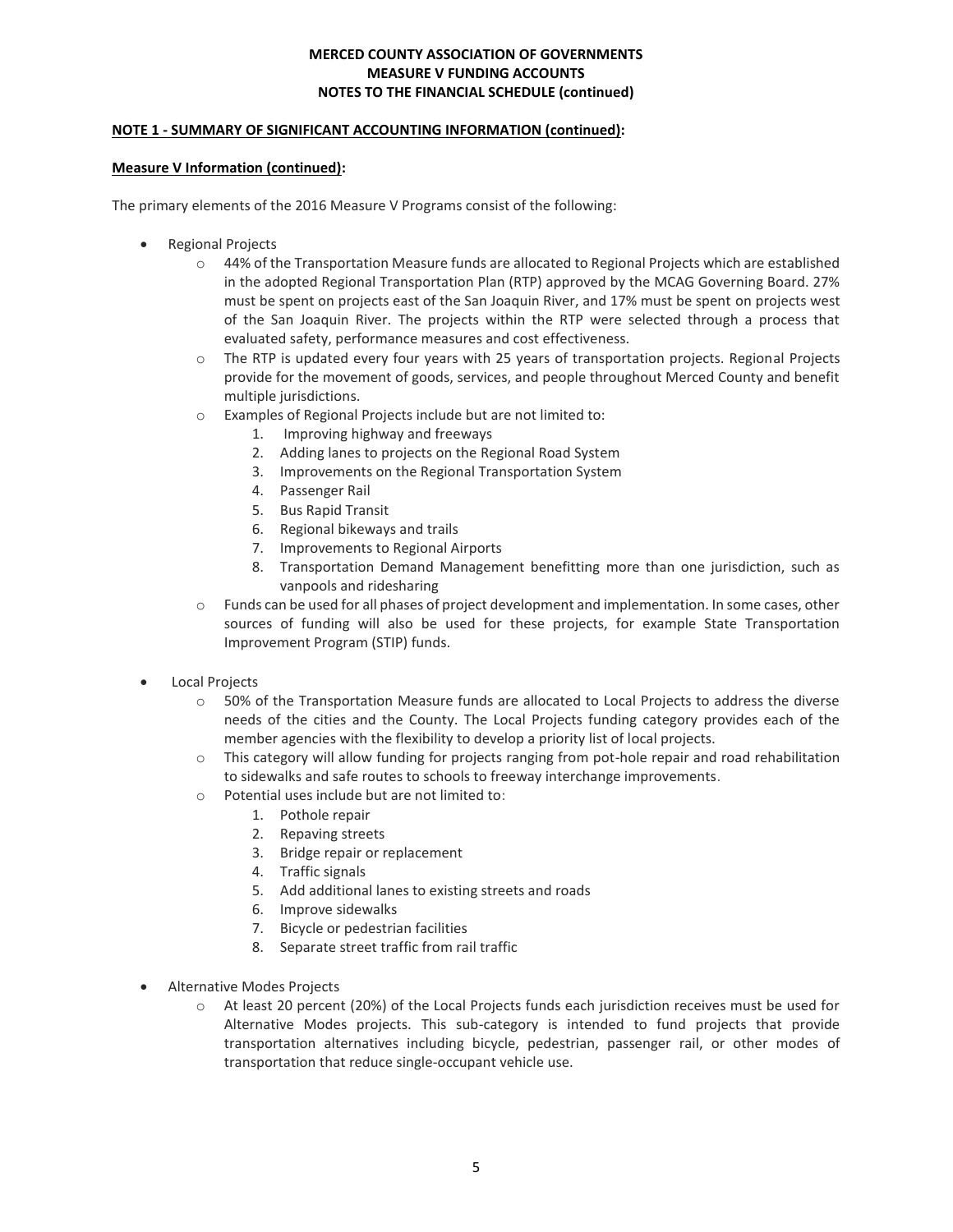### **NOTE 1 - SUMMARY OF SIGNIFICANT ACCOUNTING INFORMATION (continued):**

### **Measure V Information (continued):**

- o This sub-category may be used for projects and programs that provide alternatives to singleoccupant vehicle use, including but not limited to:
	- 1. Sidewalks, crosswalks, safe routes to schools, ADA curb ramps, and other pedestrian projects
	- 2. Bicycle projects
	- 3. Passenger Rail
	- 4. Railroad crossing safety improvements
	- 5. Vanpools, carpools or other ridesharing programs or incentives
	- 6. Roundabouts or other air quality improvements
	- 7. Other alternative modes
- o This sub-category may be used for new projects or programs, for safety improvements, or for maintenance or operation of existing projects or programs. Funds can be used for all phases of project development and implementation.
- **Transit** 
	- o 5% of the Transportation Measure funds are directed to support increased transit service.
	- $\circ$  To accomplish this important goal, funding is provided to the transit agency within the County to expand transit services. Potential uses include but are not limited to:
		- 1. New routes to enhance existing transit service
		- 2. Low emission buses
		- 3. Night and weekend service
		- 4. Bus shelters and other capital improvements
		- 5. Safer access to public transit services
		- 6. Fare reduction or subsidies
- Administration
	- o The remaining 1% of the total Transportation Measure funding is directed to program implementation activities. Details regarding the administration of the funds are provided in Appendix A of the Expenditure Plan.
	- o One percent (1%) of the funds will be allocated to MCAG to:
		- 1. Prepare Implementation Plan updates
		- 2. Develop funding allocation requirements
		- 3. Administer and conduct specified activities identified in the categories described above
		- 4. Prepare Annual Transportation Measure Report
		- 5. Contract for annual independent audits
		- 6. Staff the regional committees and provide technical assistance

## **NOTE 2 - BASIS OF ACCOUNTING**

The Schedule of Revenues and Expenditures present detail of the following information:

Revenues - these are the ½ cent Merced County Transportation Sales Tax allocations passed through the Association and provided to each Agency. They are broken out by Funding Category as detailed in the Measure V Expenditure Plan.

Expenditures - these are the related expenditures incurred during the fiscal year ended June 30, 2019 broken out by Funding Category as detailed in the Measure V Expenditure Plan. Each Agency is required to submit an Expenditure Report to the Association detailing the expenditures incurred and ensuring they are in compliance with the Measure V Expenditure Plan.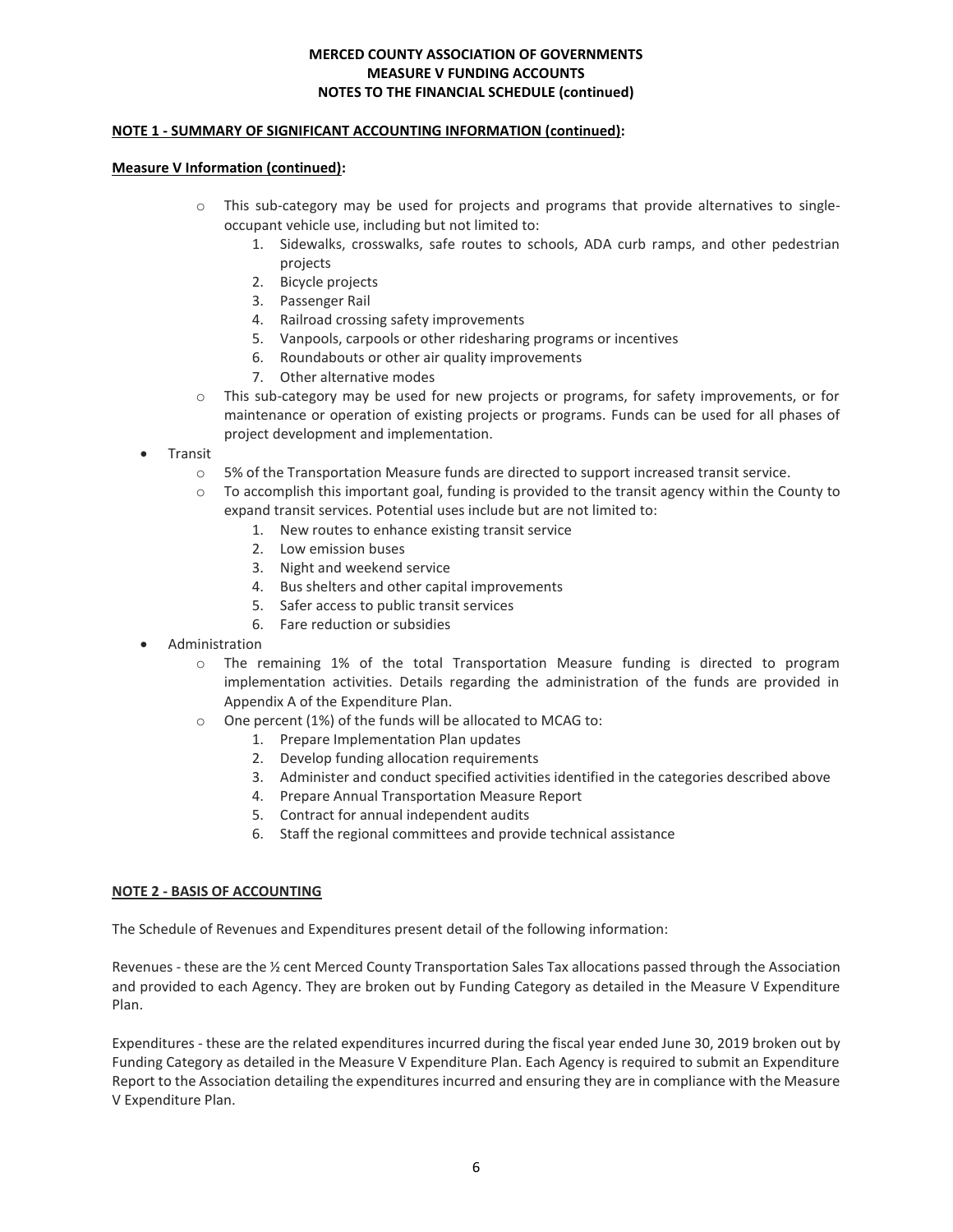#### **NOTE 3 - REGIONAL EAST AND REGIONAL WEST PROJECT DESCRIPTIONS**

The following is a list of projects for the Eastside Regional and Westside Regional jurisdictions based on the 2018 Measure V Implementation Plan. This is to show what is planned for future periods as these projects were not completed during fiscal year 2019.

## **PROJECT ESTIMATES**

## **Eastside Regional Project Estimated Cost - \$6,480,000**

## Winton Way Reconstruction Project Phase 1

\$1,000,000 towards the reconstruction of Winton Way in Atwater beginning at Broadway Avenue to include ADA sidewalks and relocated crosswalks. The total cost of the project is estimated at \$1,500,000. The City of Atwater has committed local funding to complete this project.

## Highway 99 Winton Parkway On-Ramp Widening Project

\$840,000 for the environmental, design and construction phases to widen Winton Parkway in Livingston to include a dedicated turn lane for the State Highway 99 southbound on-ramp. The total cost of the project is estimated at \$1,240,000. The City of Livingston has committed Local Transportation Funds, SB 1 funds and Measure V Local Project funds to complete this project.

#### Highway 59 Black Rascal Bridge Project

\$460,000 for the project study, environmental and design phases to widen Black Rascal Bridge on State Highway 59 in Merced to a four-lane structure. The total project cost is estimated at \$4,090,000. The City of Merced will pursue additional funding through the Federal Highway Bridge program to complete this project.

#### Highway 59 Phase 1

\$764,580 for the project development phases to widen State Highway 59 from 16th Street to Olive Avenue/Santa Fe Drive in Merced and construct new sidewalks. The total project cost is estimated at \$5,944,300. The City of Merced will pursue additional funding to complete this project.

#### Bradbury Road Project

\$950,000 for the design and construction phases of the Bradbury Road rehabilitation project from just east of State Highway 165 to just west of State Highway 99 in Merced County. The total project cost is estimated at \$950,000.

#### Sandy Mush Road Phase 1

\$2,465,420 towards the design and construction phases of the Sandy Mush Road rehabilitation project from State Highway 59 to Nickel Road in Merced County. The total project cost is estimated at \$2,465,420.

#### **Westside Regional Project Estimated Cost - \$4,080,000**

#### Center Avenue North Project

\$200,000 towards the environmental, design and construction phases of the rehabilitation of Center Avenue and Loraine Street in Dos Palos and Center Avenue in Merced County. The project includes complete street rehabilitation including a bike path, ADA ramps and new transit stop. The total project cost is estimated at \$936,000. The City of Dos Palos has committed local funding and will be pursuing grant opportunities to complete this project.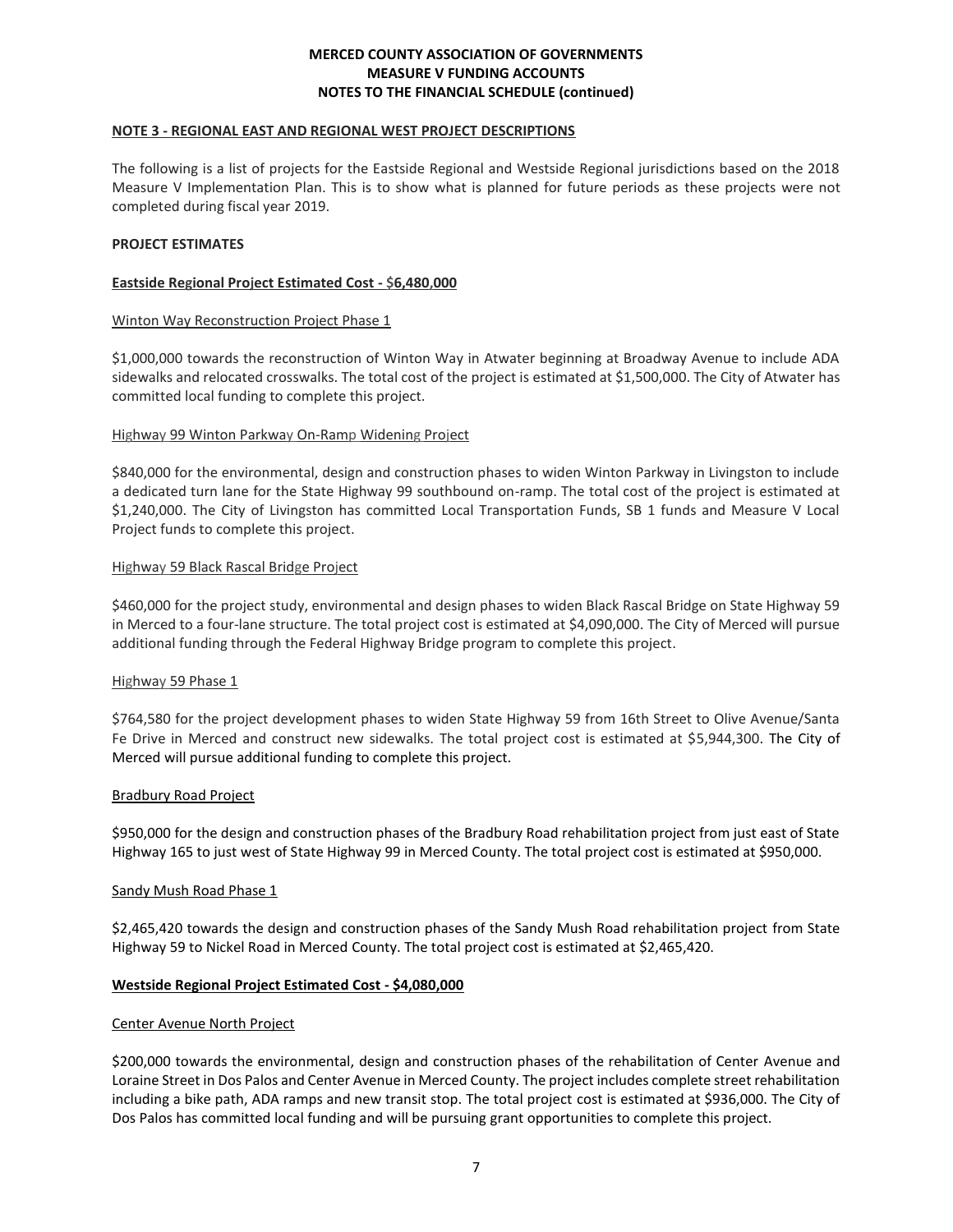### **NOTE 3 - REGIONAL EAST AND REGIONAL WEST PROJECT DESCRIPTIONS (continued):**

#### Blossom Street East Project

\$400,000 towards the environmental, design and construction/rehabilitation of East Blossom Street and portions of Lucerne Avenue, Leonard Avenue and Harris Avenue including ADA compliant sidewalks. The total project cost is estimated at \$2,488,310. The City of Dos Palos has committed local funding and will be pursuing other public and private funding opportunities to complete this project.

## Highway 33/Highway 140 Roundabout Project

\$310,000 towards the construction of a new roundabout on State Highway 33/140 at the intersection of 4<sup>th</sup> Street and 6<sup>th</sup> Avenue in Gustine. The total project cost is estimated at \$2,800,000. Other funding sources being used to complete this project include a Congestion Mitigation Air Quality grant.

#### Eastside Storm Drainage Project

\$68,888 towards the construction of a renovated storm drainage system at Gustine Municipal Airport. The total project cost is estimated at \$763,388. Other funding sources being used to complete this project include the Federal Aviation Administration and Turlock Airport.

## Airport Security Project

\$75,000 towards the installation of new safety perimeter fencing and security gates at Gustine Municipal Airport. The total project cost is estimated at \$115,000. Other funding sources being used to complete this project include the Local Partnership Program.

## Pacheco Boulevard (SR 152) Regional Path

\$600,000 towards the project development and construction phases for a class 1 bike path along the northside of State Highway 152 between the City of Los Banos and Merced College Los Banos Campus (from Merced College easterly to Badger Flat Road). The total project cost is estimated at \$2,221,000. The City of Los Banos is pursuing a state Active Transportation Program grant to complete this project.

#### Henry Miller Avenue Project

\$2,426,112 towards the design and construction phases of the rehabilitation of Henry Miller Avenue from State Highway 165 to Turner Island Road in Merced County. The total project cost is estimated at \$2,426,112.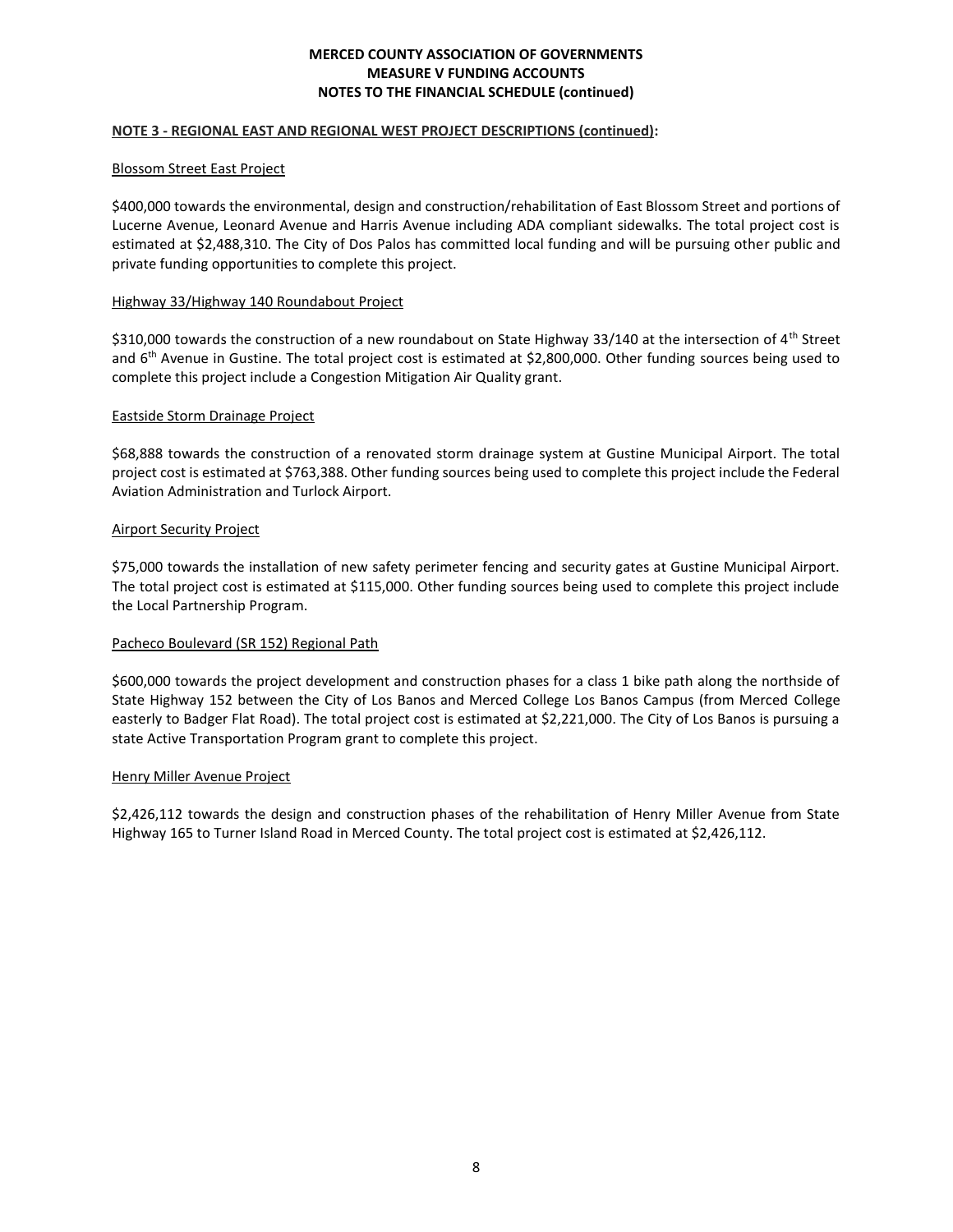# **MERCED COUNTY ASSOCIATION OF GOVERNMENTS MEASURE V FUNDING ACCOUNTS**

# **SUPPLEMENTARY INFORMATION**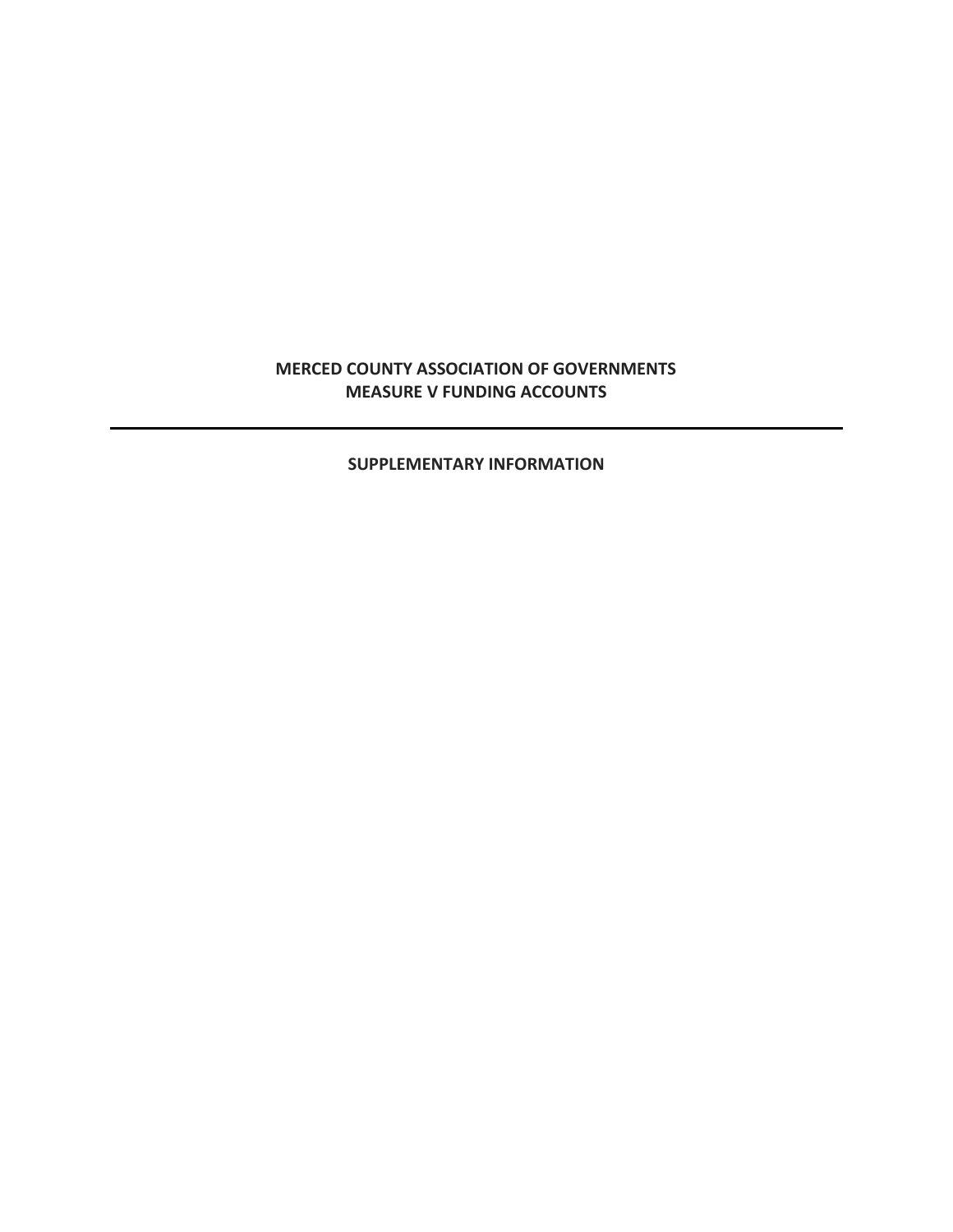# **MERCED COUNTY ASSOCIATION OF GOVERNMENTS MEASURE V FUNDING ACCOUNTS EXPENDITURES BY FUNDING CATEGORY AS A PERCENTAGE OF TOTAL REVENUES FOR THE YEAR ENDED JUNE 30, 2019**

The table below shows the expenditures by funding category as they relate to total revenues for the fiscal year ending June 30, 2019. As the Measure V funding plan will continue through the year 2047 and expenditures for the related projects have not yet been fully executed, the percentages listed below will not meet the required compliance requirements per the Measure V Expenditure Plan. As expenditures are below the revenue allocations as of June 30, 2019, the Measure V Funding Accounts Expenditures by Funding Category as a Percentage of Total Revenues are deemed to be in compliance until further expenditures are incurred to obtain more complete percentages. As a notion regarding compliance requirements per the Measure V Expenditure Plan, regional projects may not exceed 44%, Local projects may not exceed 50%, alt-modes projects may be at least 20% of local projects, transit expenditures may not exceed 5%, and administrative expenditures may not exceed 1% of total sales tax revenue.

|                             | City of | City of   | City of | City of | City of              | City of | County of |         | Regional | Regional |                         | <b>Total Measure V</b><br>Funding |
|-----------------------------|---------|-----------|---------|---------|----------------------|---------|-----------|---------|----------|----------|-------------------------|-----------------------------------|
|                             | Atwater | Dos Palos | Gustine |         | Livingston Los Banos | Merced  | Merced    | Transit | Eastside |          | Westside Administration | Accounts                          |
| <b>EXPENDITURES</b>         |         |           |         |         |                      |         |           |         |          |          |                         |                                   |
| Local projects              | 3%      | 5%        | 0%      | 23%     | 4%                   | 39%     | 50%       | 0%      | 0%       | 0%       | 0%                      | 18%                               |
| Local projects - alt modes* | 10%     | 33%       | 25%     | 3%      | 4%                   | 18%     | 0%        | 0%      | 0%       | 0%       | 0%                      | 3%                                |
| Regional Eastside           | 0%      | 0%        | 0%      | 0%      | 0%                   | 0%      | 0%        | 0%      | 1%       | 0%       | 0%                      | 0%                                |
| Regional Westside           | 0%      | 0%        | 0%      | 0%      | 0%                   | 0%      | 0%        | 0%      | 0%       | 47%      | 0%                      | 8%                                |
| Transit                     | 0%      | 0%        | 0%      | 0%      | 0%                   | 0%      | 0%        | 13%     | 0%       | 0%       | 0%                      | 1%                                |
| Administration              | 0%      | 0%        | 0%      | 0%      | 0%                   | 0%      | 0%        | 0%      | 0%       | 0%       | 98%                     | 1%                                |

\*Alternative Modes Projects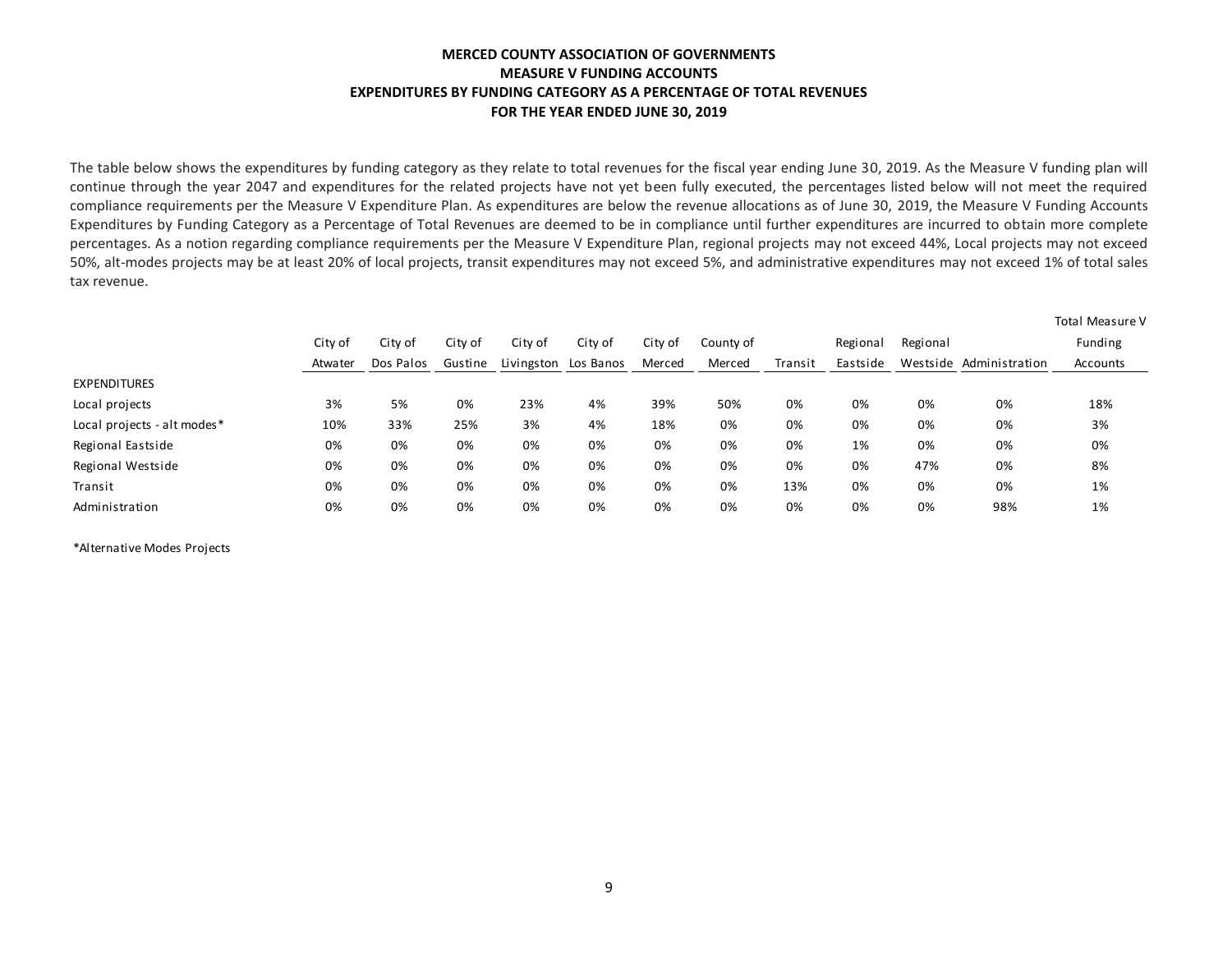# **MERCED COUNTY ASSOCIATION OF GOVERNMENTS MEASURE V FUNDING ACCOUNTS SCHEDULE OF REVENUES AND EXPENDITURES HELD BY MCAG TRUST FOR THE YEAR ENDED JUNE 30, 2019**

|                                      |                          |                          |                          |                          |                |                          |                          |                                | Total Measure V  |
|--------------------------------------|--------------------------|--------------------------|--------------------------|--------------------------|----------------|--------------------------|--------------------------|--------------------------------|------------------|
|                                      |                          |                          |                          |                          |                |                          |                          |                                | Funding          |
|                                      | City of                  | City of                  | City of                  | City of                  | City of        | City of                  | County of                |                                | Accounts Held    |
|                                      | Atwater                  | Dos Palos                | Gustine                  | Livingston               | Los Banos      | Merced                   | Merced                   | Transit                        | by MCAG in Trust |
| <b>REVENUES</b>                      |                          |                          |                          |                          |                |                          |                          |                                |                  |
| Local projects                       | \$<br>640,415            | 226,729<br>\$            | \$<br>281,280            | 357,091<br>Ŝ.            | 823,266<br>Ŝ   | \$1,673,164              | \$3,995,874              | \$<br>$\overline{\phantom{a}}$ | \$<br>7,997,819  |
| Local projects-alt modes*            | 160,104                  | 56,682                   | 56,881                   | 89,273                   | 205,817        | 418,291                  | 998,969                  |                                | 1,986,017        |
| Transit                              |                          | $\overline{\phantom{a}}$ | $\blacksquare$           | $\overline{\phantom{a}}$ | $\blacksquare$ |                          | $\overline{\phantom{a}}$ | 993,008                        | 993,008          |
| Total revenues                       | 800,519                  | 283,411                  | 338,161                  | 446,364                  | 1,029,083      | 2,091,455                | 4,994,843                | 993,008                        | 10,976,844       |
| <b>EXPENDITURES</b>                  |                          |                          |                          |                          |                |                          |                          |                                |                  |
| Local projects                       | 20,653                   | 13,778                   | $\overline{\phantom{a}}$ | 104,372                  | 44,262         | 812,698                  | 2,519,976                | $\overline{a}$                 | 3,515,739        |
| Local projects-alt modes*            | 77,427                   | 93,649                   | 84,324                   | 11,259                   | 41,138         | 379,053                  | 3,440                    |                                | 690,290          |
| Transit                              | $\overline{\phantom{a}}$ | $\blacksquare$           | $\overline{\phantom{a}}$ | $\blacksquare$           | $\blacksquare$ | $\overline{\phantom{a}}$ | $\overline{\phantom{a}}$ | 132,494                        | 132,494          |
| Total expenditures                   | 98,080                   | 107,427                  | 84,324                   | 115,631                  | 85,400         | 1,191,751                | 2,523,416                | 132,494                        | 4,338,523        |
| Excess of revenues over expenditures |                          |                          |                          |                          |                |                          |                          |                                |                  |
| before other income (expenditures)   | 702,439                  | 175,984                  | 253,837                  | 330,733                  | 943,683        | 899,704                  | 2,471,427                | 860,514                        | 6,638,321        |
| OTHER INCOME (EXPENDITURES)          |                          |                          |                          |                          |                |                          |                          |                                |                  |
| Investment earnings                  | 6,075                    | $\overline{\phantom{a}}$ | $\blacksquare$           | 2,691                    | 28,037         | 52,194                   | $\overline{\phantom{a}}$ | $\overline{\phantom{a}}$       | 88,997           |
| Total other income (expenditures)    | 6,075                    |                          |                          | 2,691                    | 28,037         | 52,194                   |                          |                                | 88,997           |
| Excess revenues over expenditures    | 708,514<br>\$            | 175,984<br>\$.           | 253,837<br>\$.           | 333,424<br>\$            | 971,720<br>\$  | 951,898<br>\$.           | \$2,471,427              | 860,514<br>\$                  | 6,727,318<br>-\$ |

\* Alternatives Modes Projects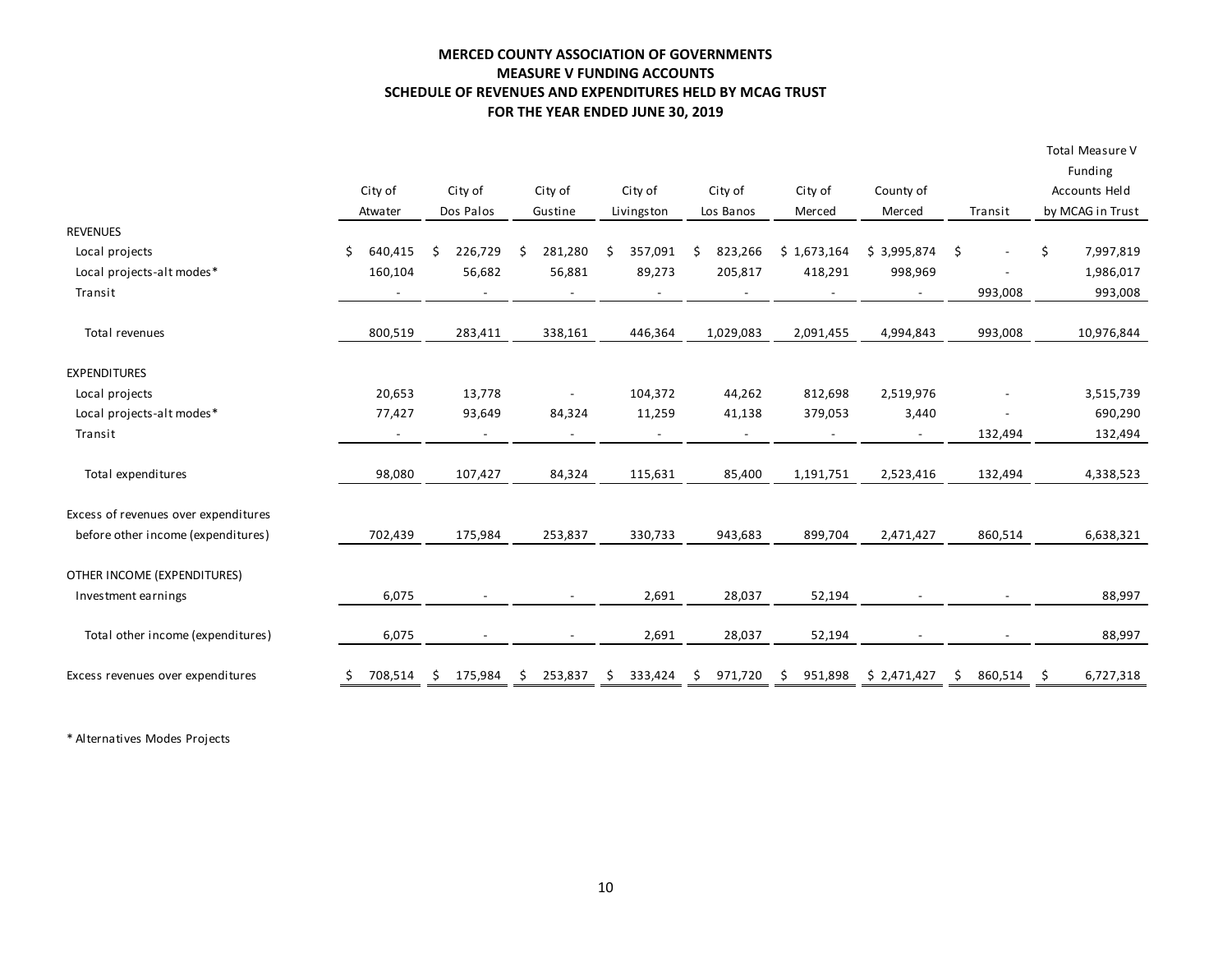# **MERCED COUNTY ASSOCIATION OF GOVERNMENTS MEASURE V FUNDING ACCOUNTS BUDGET TO ACTUAL – REVENUE ALLOCATIONS FOR THE YEAR ENDED JUNE 30, 2019**

|                                                                              |    |                        |    |                        |     | Variance with                        |
|------------------------------------------------------------------------------|----|------------------------|----|------------------------|-----|--------------------------------------|
|                                                                              |    |                        |    | <b>Actual</b>          |     | <b>Budget Positive</b><br>(Negative) |
| <b>Category of Funding</b><br><b>Funding Directly to Local Jurisdictions</b> |    | <b>Budget</b>          |    |                        |     |                                      |
| Atwater-General Transportation-80%                                           | \$ | 498,000                | \$ | 640,415                | \$  | 142,415                              |
| Atwater Alt Modes 20%                                                        |    | 124,500                |    | 160,104                |     | 35,604                               |
| <b>Atwater Total</b>                                                         |    | 622,500                |    | 800,519                |     | 178,019                              |
|                                                                              |    |                        |    |                        |     |                                      |
| Dos Palos-General Transportation-80%                                         |    | 197,522                |    | 226,729                |     | 29,207                               |
| Dos Palos Alt Modes-20%                                                      |    | 49,380                 |    | 56,682                 |     | 7,302                                |
| <b>Dos Palos Total</b>                                                       |    | 246,902                |    | 283,411                |     | 36,509                               |
|                                                                              |    |                        |    |                        |     |                                      |
| Gustine-General Transportation-80%                                           |    | 198,101                |    | 281,280                |     | 479,381                              |
| Gustine Alt Modes-20%                                                        |    | 49,525                 |    | 56,881                 |     | 7,356                                |
| <b>Gustine Total</b>                                                         |    | 247,626                |    | 338,161                |     | 90,535                               |
|                                                                              |    |                        |    |                        |     |                                      |
| Livingston-General Transportation-80%                                        |    | 292,210                |    | 357,091                |     | 64,881                               |
| Livingston Alt Modes-20%                                                     |    | 73,052                 |    | 89,273                 |     | 16,221                               |
| <b>Livingston Total</b>                                                      |    | 365,262                |    | 446,364                |     | 81,102                               |
|                                                                              |    |                        |    |                        |     |                                      |
| Los Banos-General Transportation-80%                                         |    | 630,814                |    | 823,266                |     | 192,452                              |
| Los Banos-Alt Modes-20%                                                      |    | 157,703                |    | 205,817                |     | 48,114                               |
| <b>Los Banos Total</b>                                                       |    | 788,517                |    | 1,029,083              |     | 240,566                              |
|                                                                              |    |                        |    |                        |     |                                      |
| Merced City-General Transportation-80%                                       |    | 1,248,132              |    | 1,673,164              |     | 425,032                              |
| Merced City-Alt Modes-20%                                                    |    | 312,033                |    | 418,291                |     | 106,258                              |
| <b>Merced City Total</b>                                                     |    | 1,560,165              |    | 2,091,455              |     | 531,290                              |
| Merced County-General Transportation-80%                                     |    | 2,935,221              |    | 3,995,874              |     | 1,060,653                            |
| Merced County-Alt Modes-20%                                                  |    | 733,807                |    | 998,969                |     | 265,162                              |
| <b>Merced County Total</b>                                                   |    | 3,669,028              |    | 4,994,843              |     | 1,325,815                            |
|                                                                              |    |                        |    |                        |     |                                      |
| <b>Total Funding Directly to Local Jurisdictions</b>                         |    | 7,500,000              |    | 9,983,836              |     | 2,483,836                            |
| <b>Funding for Regional Projects</b>                                         |    |                        |    |                        |     |                                      |
|                                                                              |    |                        |    |                        |     |                                      |
| Eastside Regional<br>Westside Regional                                       |    | 4,050,000<br>2,550,000 |    | 5,362,243<br>3,376,227 |     | 1,312,243<br>826,227                 |
| <b>Total Funding for Regional Projects</b>                                   |    | 6,600,000              |    | 8,738,470              |     | 2,138,470                            |
|                                                                              |    |                        |    |                        |     |                                      |
| <b>Transit</b>                                                               |    | 750,000                |    | 993,008                |     | 243,008                              |
|                                                                              |    |                        |    |                        |     |                                      |
| Administration                                                               |    | 150,000                |    | 198,602                |     | 48,602                               |
| <b>Grand Total</b>                                                           |    |                        |    |                        |     |                                      |
|                                                                              | Ş  | 15,000,000             | Ş  | 19,913,916             | \$. | 4,913,916                            |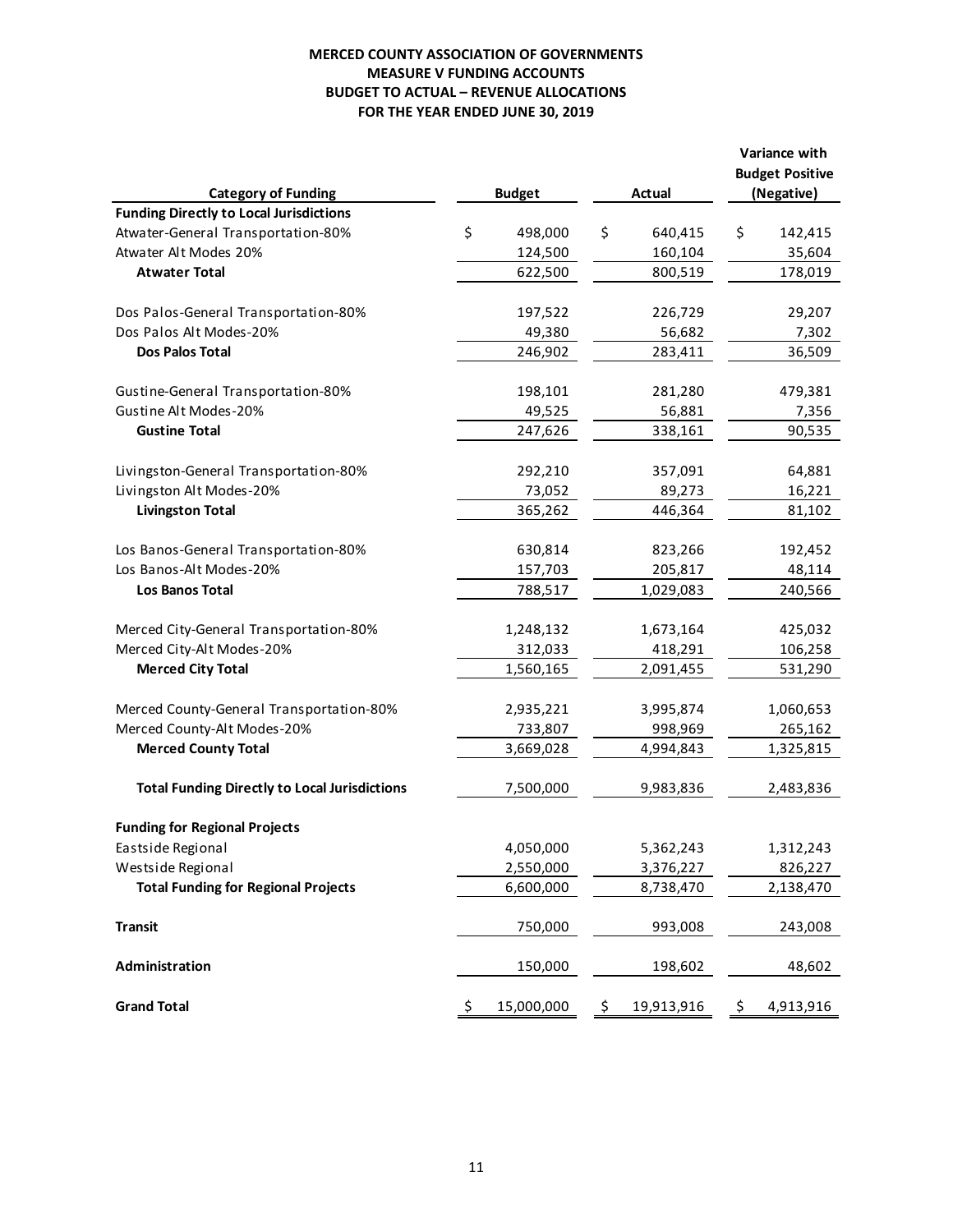

# **INDEPENDENT AUDITORS' REPORT ON INTERNAL CONTROL OVER FINANCIAL REPORTING AND ON COMPLIANCE AND OTHER MATTERS BASED ON AN AUDIT OF THE FINANCIAL SCHEDULE PERFORMED IN ACCORDANCE WITH**  *GOVERNMENT AUDITING STANDARDS* **AND THE RULES AND REGULATIONS OF THE MEASURE V ENABLING LEGISLATION**

To the Citizens Oversight Committee Merced County Association of Governments

We have audited, in accordance with the auditing standards generally accepted in the United States of America and the standards applicable to financial audits contained in *Government Auditing Standards* issued by the Comptroller General of the United States, the Schedule of Revenues and Expenditures of the Measure V Funding Accounts (Financial Schedule) of the Merced County Association of Governments (the Association), as of and for the year ended June 30, 2019, and the related notes to the Financial Schedule, and have issued our report thereon dated December 20, 2019.

## **Internal Control Over Financial Reporting**

In planning and performing our audit of the Financial Schedule, we considered the Association's internal control over financial reporting as it relates to the Measure V Fund Funding Accounts, to determine the audit procedures that are appropriate in the circumstances for the purpose of expressing our opinion on the Financial Schedule, but not for the purpose of expressing an opinion on the effectiveness of the Association's internal control. Accordingly, we do not express an opinion on the effectiveness of the Association's internal control.

A *deficiency in internal control* exists when the design or operation of a control does not allow management or employees, in the normal course of performing their assigned functions, to prevent, or detect and correct, misstatements on a timely basis. A *material weakness* is a deficiency, or a combination of deficiencies, in internal control, such that there is a reasonable possibility that a material misstatement of the Association's Financial Schedule will not be prevented or detected and corrected on a timely basis. A *significant deficiency* is a deficiency, or a combination of deficiencies, in internal control that is less severe than a material weakness, yet important enough to merit attention by those charged with governance.

Our consideration of internal control was for the limited purpose described in the first paragraph of this section and was not designed to identify all deficiencies in internal control that might be material weaknesses or significant deficiencies. Given these limitations, during our audit we did not identify any deficiencies in internal control that we consider to be material weaknesses. However, material weaknesses may exist that have not been identified

#### **Compliance and Other Matters**

As part of obtaining reasonable assurance about whether the Association's Financial Schedule is free from material misstatement, we performed tests of its compliance with certain provisions of laws, regulations, contracts, and grant agreements, noncompliance with which could have a direct and material effect on the determination of Financial Schedule amounts. Our audit was further made to determine that allocations made and expended by the Association were made in accordance with the Measure V Enabling Legislation. However, providing an opinion on compliance with those provisions was not an objective of our audit and, accordingly, we do not express such an opinion. The results of our tests disclosed no instances of noncompliance or other matters that are required to be reported under *Government Auditing Standards.*

**7473 N. INGRAM AVE., SUITE 102** ⬧ **FRESNO, CA 93711**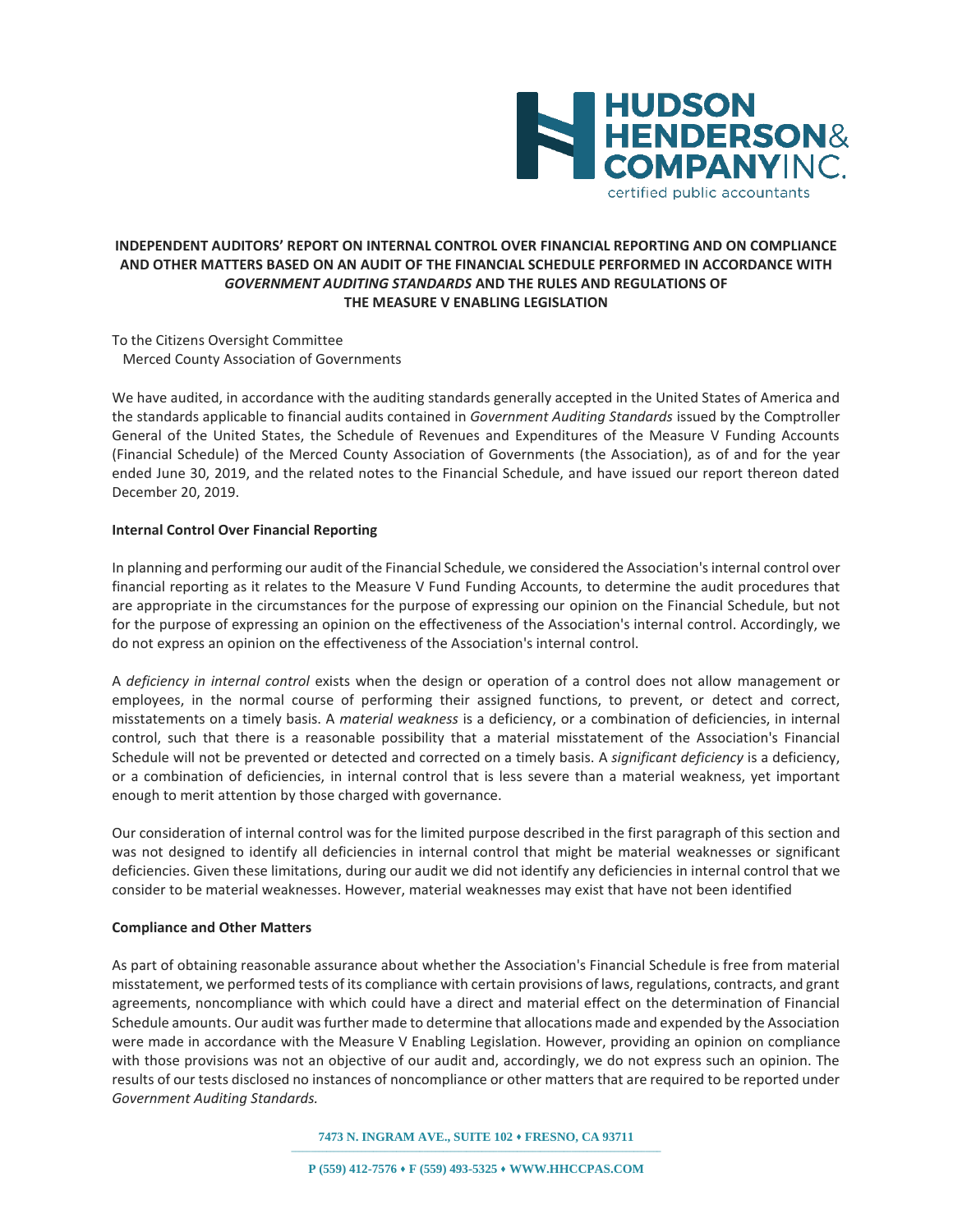#### **Purpose of this Report**

The purpose of this report is solely to describe the scope of our testing of internal control and compliance and the results of that testing, and not to provide an opinion on the effectiveness of the Association's internal control or on compliance as it relates to the Measure V Fund Funding Accounts. This report is an integral part of an audit performed in accordance with *Government Auditing Standards* in considering the Association's internal control and compliance. Accordingly, this communication is not suitable for any other purpose.

HUDSON HENDERSON & COMPANY, INC

Hudson Handerson & Company, Inc.

Fresno, California December 20, 2019